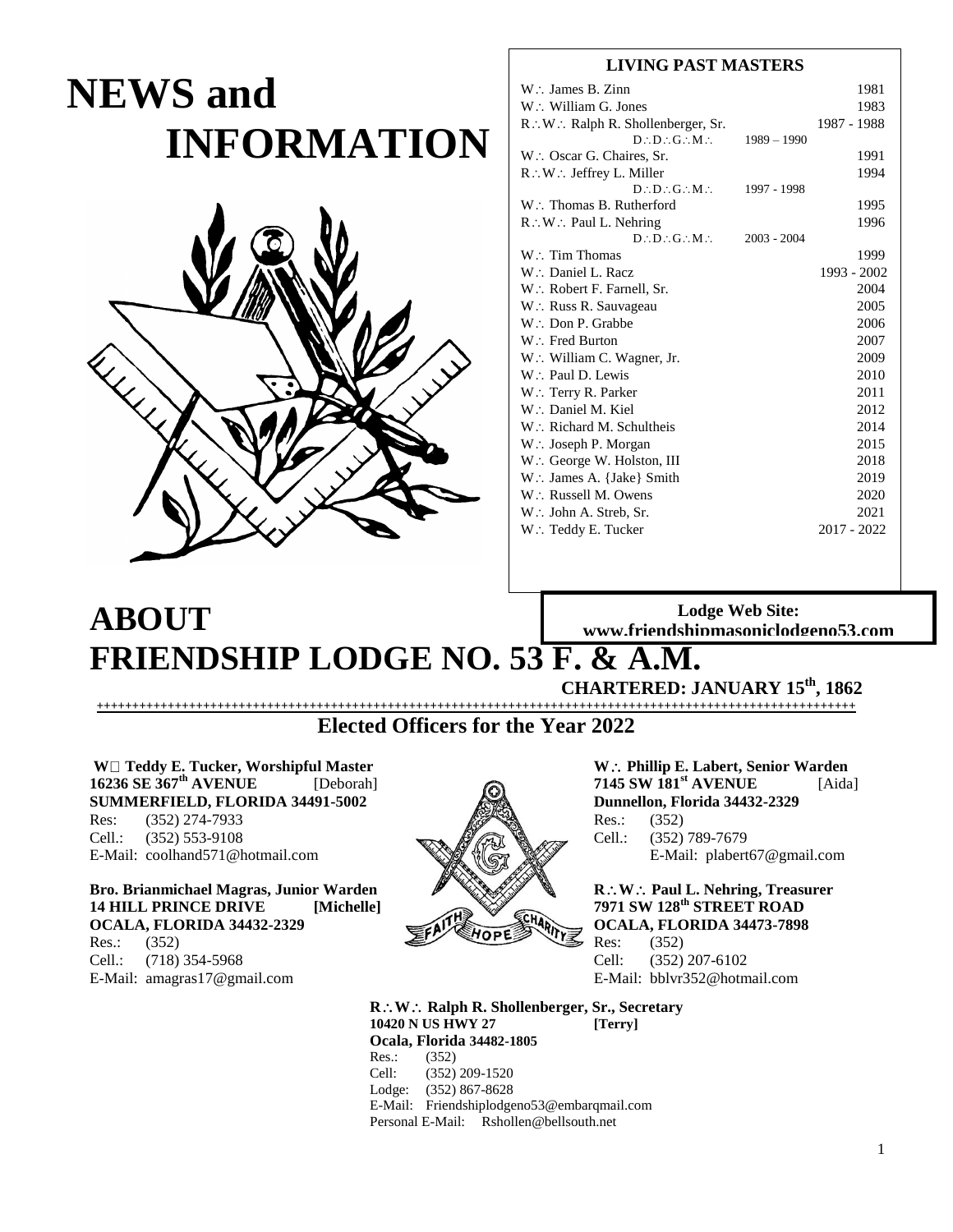## **Trestleboard for February & March 2022**

| <b>January 25<sup>th</sup></b> , 2022:          |                                                                                                                                                                                                        |
|-------------------------------------------------|--------------------------------------------------------------------------------------------------------------------------------------------------------------------------------------------------------|
| <b>Tuesday</b>                                  | All the Officers are requested to be here! All Brothers are Welcome.                                                                                                                                   |
| February $1st$ , 2022:                          | Brothers Cooking for Brothers >>>>> Donation \$5.00 per-person >>>>>>> 7:00 P.M.                                                                                                                       |
| <b>Tuesday</b>                                  | Stated Communication of Friendship Lodge >>>>>>>>>>>>>>>>>>>>>>>>>> 8:00 P.M.                                                                                                                          |
| February $8th$ , 2022:                          |                                                                                                                                                                                                        |
| <b>Tuesday</b>                                  | All the Officers are requested to be here! All Brothers are Welcome.                                                                                                                                   |
| February $12th$ , 2022:<br><b>Saturday</b>      | Lodge Dinner with our Ladies >> Our Annual Sweetheart Dinner >>>>>>> 5:30 P.M.<br>Dinner Served $\gg\gg\gg\gg$ 6:30 P.M.<br>There will be a \$15.00 for the Brethren to donate. Ladies as always FREE. |
| February $15th$ , 2022:                         | Lodge Dinner with our Ladies >>>>>>>>>> Covered Dish Dinner >>>>>>>>7:00 P.M.                                                                                                                          |
| <b>Tuesday</b>                                  | Stated Communication of Friendship Lodge >>>>>>>>>>>>>>>>>>>>>>>>>>>>>> 8:00 P.M.                                                                                                                      |
| February $22nd$ , 2022:                         |                                                                                                                                                                                                        |
| <b>Tuesday</b>                                  | All the Officers are requested to be here! All Brothers are Welcome.                                                                                                                                   |
| March $1st$ , 2022:                             | Brothers Cooking for Brothers >>>>>>>> Donation \$5.00 per-person >>>>> 7:00 P.M.                                                                                                                      |
| <b>Tuesday</b>                                  | Stated Communication of Friendship Lodge >>>>>>>>>>>>>>>>>>>>>>>>>> 8:00 P.M.                                                                                                                          |
| March 8 <sup>th</sup> , 2022:                   | Lodge Officers Practice >>>>>>> Entered Apprentice Degree >>>>>>>>>>>7:00 P.M.                                                                                                                         |
| <b>Tuesday</b>                                  | All the Lodge Officers are required to be here! All Brothers are Welcome.                                                                                                                              |
| March 15 <sup>th</sup> , 2022:                  | Lodge Dinner with our Ladies >>>>>>>>>> Covered Dish Dinner >>>>>>>>7:00 P.M.                                                                                                                          |
| <b>Tuesday</b>                                  | Stated Communication of Friendship Lodge >>>>>>>>>>>>>>>>>>>>>>>>>>>>>> 8:00 P.M.                                                                                                                      |
| April 5 <sup>th</sup> , 2022:<br><b>Tuesday</b> | Brothers Cooking for Brothers >>>>>>>> Donation \$5.00 per-person >>>>> 7:00 P.M.<br>Stated Communication of Friendship Lodge >>>>>>>>>>>>>>>>>>>>>>>>>> 8:00 P.M.                                     |

## **Light from the East:**

A new year is upon us, and may it come with laughter, fellowship, and an abundance of blessings.

Friendship Lodge has always played a role in my life, and I am honored to serve as Master for the second time. I would like to extend my gratitude to each of my officers for accepting their positions. We have and exciting year ahead of us, as we celebrate our 160<sup>th</sup> Anniversary as a Lodge. We are going to continue to learn of the Masonic history and explore new opportunities to grow.

Never underestimate the power you have, you must take your life in a new direction, life is not about expecting, hoping and wishing, it about doing, being and becoming.

If any brothers feel under the weather, or are homebound, we ask the Lord God to keep you under his protection until we can meet again. Please contact our Committee. R.: W.: Donald W. Frazer, Chairman at 352-486-2439; Bro. John M. Gysen, at 352-402-0845 and R .: W .: Ralph R. Shollenberger, Sr., at 352-209-1520.

To our members and friends who are sick or housebound we ask the Lord God to keep you under his protection until we can meet again. Thank-you.

Fraternally;

Teddy E. Tucker, Worshipful Master

### **<><><><><><><><><><><><><><><><><><><><><><><><><><><><><><><><><><><><><> "THINK PERPETUAL MEMBERSHIP / THINK PERPETUAL MEMBERSHIP"**



**"IT'S GOOD FOR YOU AND IT'S GOOD FOR THE FUTURE OF YOUR LODGE" \$2,400.00 For A Standard, 20 Time your Annual Dues: Dues are \$125.00 times 20 equals \$2,500.00 \$200.00 for a Memorial / Honorary Memorial or for an Honorary Member** *Something New / Something Special/ Now your Ladies can receive a Perpetual Membership "A Friend of the Lodge" \$200.00*



**Think On How Nice It Would Be To Have Your Lady, A Relative Or Friend As A Perpetual Member of Your Lodge…. It's good for you and it's good for Your Lodge!**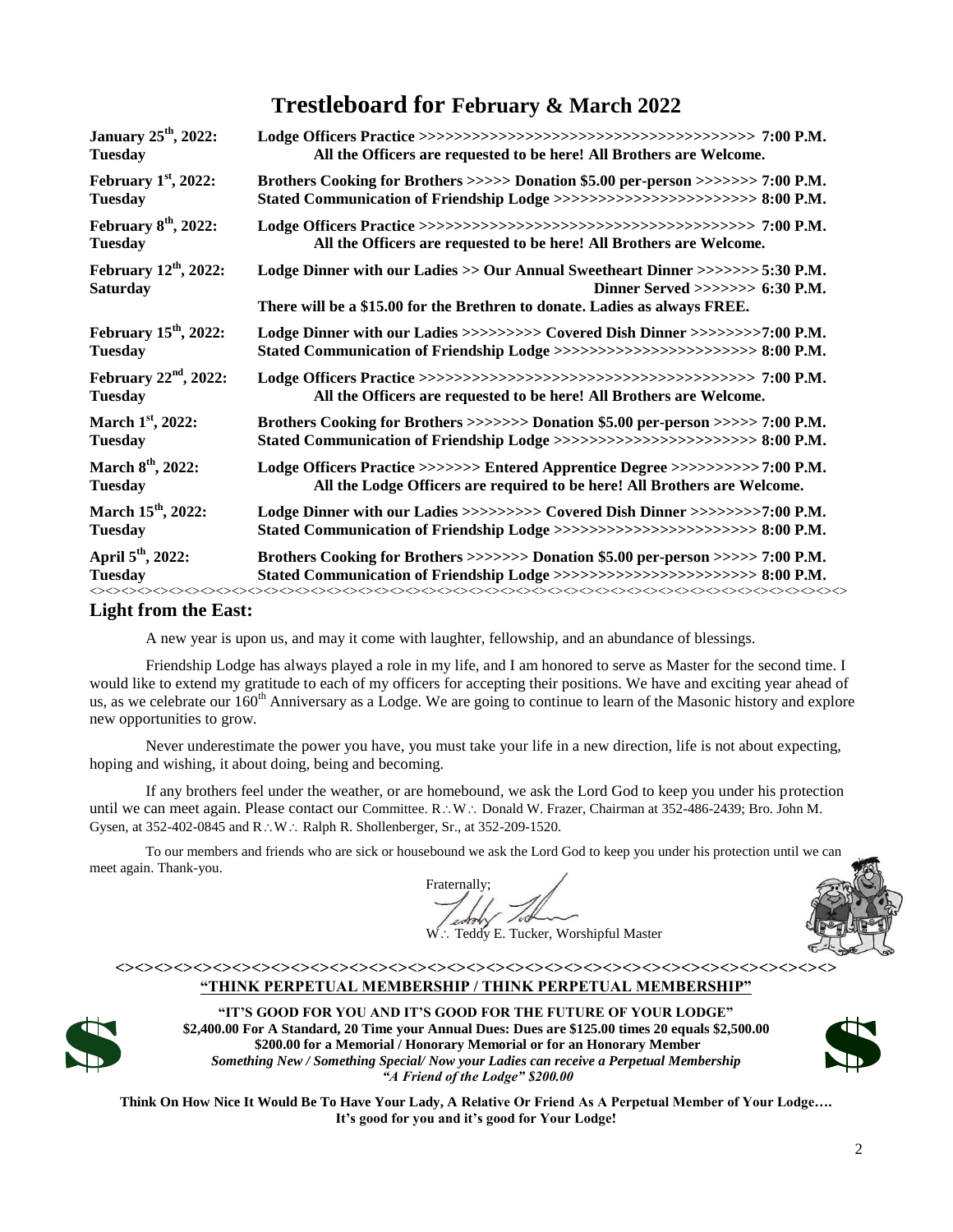## **From the South:**

Greetings from the South my Brethren!

I would like to thank everyone who came out to celebrate with us at our two most recent events, the Christmas party, and the 160<sup>th</sup> anniversary of Friendship Lodge #53. Both events had a great turnout, excellent food, and a wonderful time had by all, filled with great fellowship.

Brothers, February 1, 2022, our first meeting dinner will be "Breakfast at Night". This will include all the breakfast favorites: eggs, bacon, sausage, biscuit's & gravy, and these are just to name a few.

I would like to personally invite all brothers and their ladies to come out to the Lodge on Saturday February 12, 2022, for our Annual Sweetheart Dinner. This dinner is our way of saying a big Thank you to our Ladies for all the support and hard work they give to the Lodge throughout the year. The meal for this evening will be a Surf & Turf dinner. Ralph will also be making his Famous New England Clam Chowder to start off the meal. Please RSVP by February 7 so I can have an accurate head count for the meal. Masons are **\$\$\$** and as always Ladies and children are free.

Please give me a call so I can have enough supplies for the meals.

Sincerely and Fraternally;

Brian Magras

Bro. Brianmichael Magras, Junior Warden

<><><><><><><><><><><><><><><><><><><><><><><><><><><><><><><><><><><><><><><><><><><><><><><><>

## **Secretary's Notes:**

My Brethren, 2022 Dues are past due! They were due on the 27<sup>th</sup> day of December 2021. **It may however surprise you that if you are having problems paying your dues we do have several ways to help**. Contact one of the other Elected Officers or your Secretary to find out what can be done. That's part of what our Box of Fraternal Assistance is all about.

**If you are having problems let us help! Please! Call!**

Fraternally, and sincerely;

| 2021             | <b>Annual Dues:</b>  | \$125.00 |
|------------------|----------------------|----------|
| <b>Voluntary</b> | <b>Building Fund</b> | \$10.00  |
| <b>Voluntary</b> | <b>LYPMGS</b>        | \$7.30   |
|                  | <b>Total Due</b>     | \$142.30 |

 $W$  ... Ralph R. Shollenberger, Sr., Secretary

<><><><><><><><><><><><><><><><><><><><><><><><><><><><><><><><><><><><><><><><><><><><><><><><>

## **HOSPITAL COMMITTEE:**

Please let us know if any of our Brothers or Sisters that are sick or confined-at-home. May we suggest that if there is sickness or hospitalization in a member's family to **please call R**: W: Donald W. Frazer at 352-486-2439 Chaplain, R: W: Ralph R. **Shollenberger, Sr. at 352-209-1520 and Bro. John Gysen, 352-402-+0845** of the **"Hospital Visitation Committee"** of your Lodge! We thank you for your help in these matters...

Yours in the Faith; *Donald W. Frazer Ralph R. Shollenberger, Sr. John Gysen*  $R: W:$  Donald W. Frazer, Chaplain,  $R: W:$  Ralph R. Shollenberger, Sr. Bro. John Gysen <><><><><><><><><><><><><><><><><><><><><><><><><><><><><><><><><><><><><><><><><><><><><><><><>

## **Freemasonry / Its hidden Meaning**

Masonry has bee**n defined as a "system of morality**, veiled in allegory and illustrated by symbols." The ritual nowhere adequately explains these symbols and allegories, and not only conceals the true explanations but also often actually misleads. To transform rough ashlars into perfect ashlars, reading, study and instruction are required. It should not be forgotten that only stones capable of being fashioned should be admitted to our Venerable Institution, and that the INTERNAL QUALIFICATIONS should be carefully scrutinized.

Masters of Lodges, officers and coaches are continually being asked questions by those of inquiring minds which they are all too often unable to answer. The necessary in- formation can be obtained only from the continual and persistent study of the writings of those Masonic students who have placed their thoughts and researches upon the written page, thus conforming to the admonition to the "well informed brethren" to impart knowledge to the lesser informed.

<><><><><><><><><><><><><><><><><><><><><><><><><><><><><><><><><><><><><><><><><><><><><><><><>

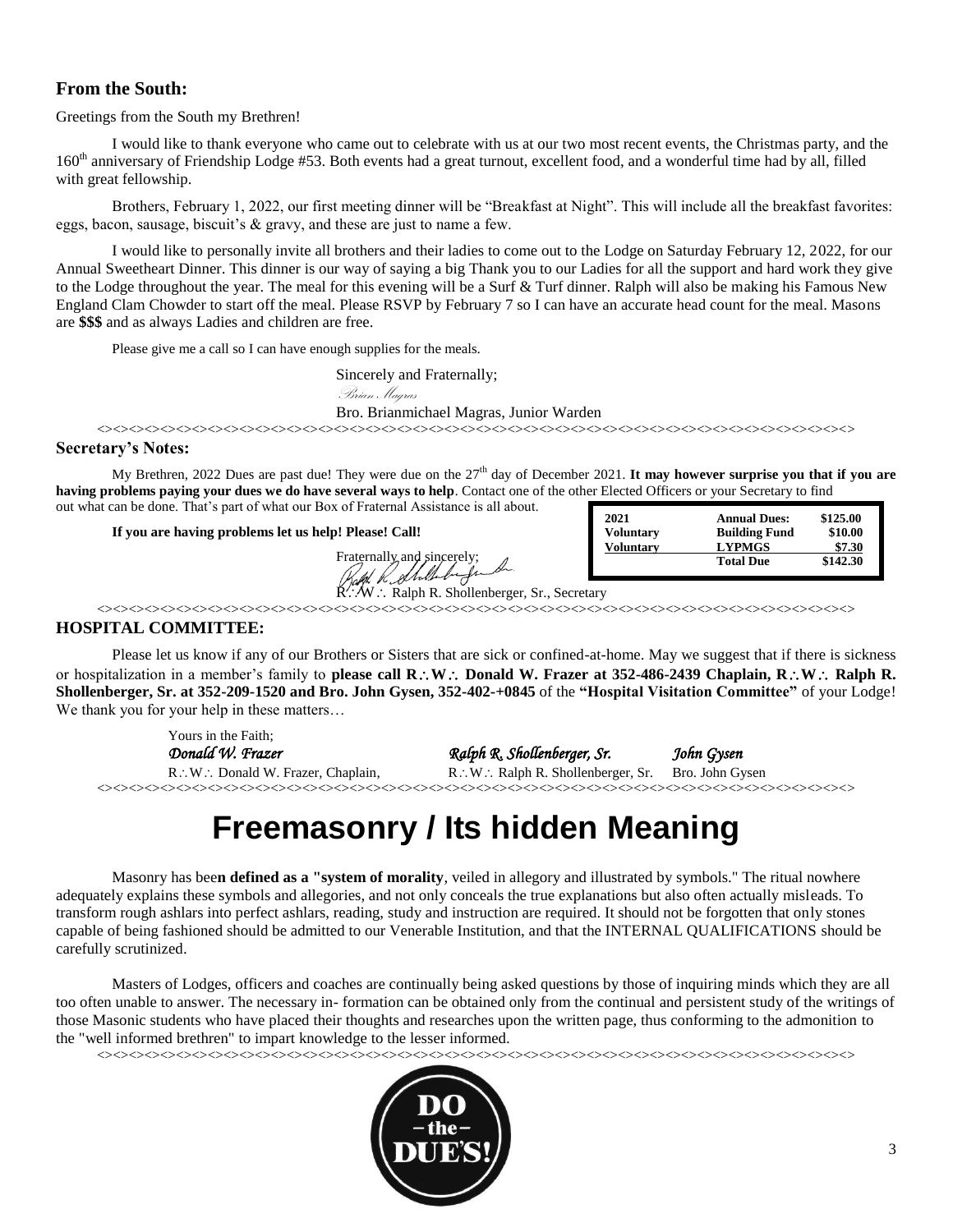## **TRESTLEBOARD BOOSTERS FOR THE YEAR 2022**

**From the Incoming Officers for 2022 W Fred & Grace Burton '21 W** ∴ Oscar G. & Judy Chaires '22 **Bro. Robert B. Collins '21 Dr. / Bro. Robert E. & Joy M. Danneman '22** W: Robert F. & Joan Farnell, Sr. '21 **R**: W: Donald W. & Peggy Frazer '22 **M**: **W**: **Norman L. Getchell** '21 **Sister Claudia Givens, '21** In Memory of  $M : W :$  John R. Givens, '22 **W Wesley E. Golon, Sr. '25** W: Don P. Grabbe '22 **Bro. John M. Gysen '21 W Earl R. & Patricia "Pat" Hancock '22 W Charles R. & Joan Hazelwood, Jr. '20** Father / W.: George W. Holston, III '21 **Sister Peggy Jones '21 Bro. Britt & Pam Keel '21 W Lawrence G. & Barbara Kratz '21 Bro. George E. Largent '23 Bro. Brian & Michelle Magras '22 RW Tony & Donna Martin '23 Sister Arline MacKay '21** In Memory of W.: David M. MacKay '22 **RW Edward J. Mayfield, Jr. '21 RW William A. McKay '21 RW Jeffrey L. & Susan Miller '21 W**  $\therefore$  Steve Mitchell '22 **Bro. Richard M. Molk '21 W Joseph P. & Aggie Morgan '21 Bro. Joe & Jeanette Morrison '22**  $R: W:$  Paul L. Nehring '22 **Bro. Carman P. & Louise Perna '22 Bro. Harold Price '21 W Daniel L. & Diane L. Racz '22 W∴ Robert F. & Pamela Ramieh "21 Bro. John S. Richards, Jr. '22 W Dwight N. & Geneva Ridgeway '22 Bro. Kelly B. & JoAnn Roller '22 RW Kenneth E. & Denise Shaw '22 Bro. Robert & Jacqueline Sheetz '22 R**∴W∴ Ralph & Terry Shollenberger, Sr. '21 **Bro. Ralph R. Shollenberger, Jr. '21**

**Bro. John C. Simkins '22 R**: W. George L. Sinclair '24 **W James A. "Jake" Smith '22 Bro. John Stegall '22** W: William C. & Connie Wagner '22 **R**∴W∴ Gregory J. & Martha Wilson '21 **Bro. Glen E. & Lisa Wyatt '21 One Line Booster's Are \$20.00 Per Year With The Year Ending In February And Beginning With The March Newsletter.. Therefore; On Behalf Of W John A. Streb, Sr., and the Officers of Friendship Masonic Lodge. "We Thank You For Your Support…" <><><><><><><><><><><><><><><><><><><><><>** *District Deputy Grand Master 2020-2021* **RW Robert A. Gilliam (Sister Tammie) 9314 SW 203rd AVENUE DUNNELLON, FLORIDA 34431-7521 Cell: 352-322-5003 E-Mail: [rwhittler1a@aol.com](mailto:rwhittler1a@aol.com)  <><><><><><><><><><><><><><><><><><><><><>** *District Instructor 2019-2020* **R***∴***H***∴* Michael J. Bolin (Jennifer) **12 DOGWOOD DRIVE COURSE OCALA, FLORIDA 34472-8019 Cell: 352-361-2140 E-Mail: [mj817723@yahoo.com](mailto:mj817723@yahoo.com)  <><><><><><><><><><><><><><><><><><><><><>** *District Low 12 Club/ President 2020* **R∴W** ∴ Mathew L. Cummings [Jeannie]

**14850 SE 97th PLACE OCKLAWAHA, FLORIDA 32179-4160 Res. 352-288-4145 E-Mail: [mattc53@wildblue.net](mailto:mattc53@wildblue.net) <><><><><><><><><><><><><><><><><><><><><>**

*District Low 12 Club / Acting Secretary 2020* **RW John R. Story [Beverly] 89 WATER TRACK OCALA, FLORIDA 34472-8262 Res. 352-680-6805 Cell: 352-502-5591 E-Mail: [ocalastory@aol.com](mailto:ocalastory@aol.com)**  $\sim$ 

**2 BE 1 ASK 1**

**Tell Your Friends and Family**

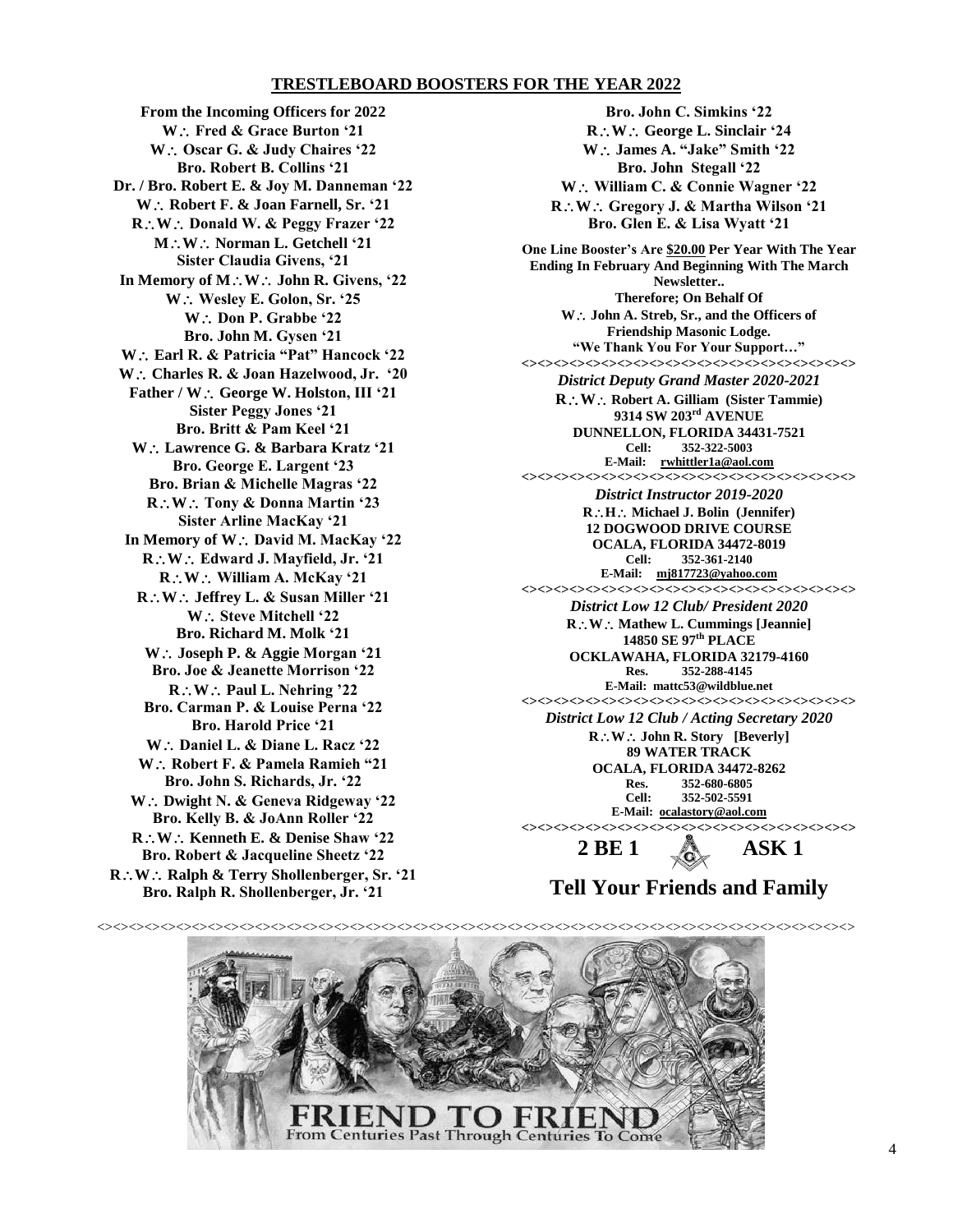# **Friendship Lodge No. 53 F. & A.M.**

**Fellowship, Florida**

**Chartered January 15th, 1862**





 **Cell 718-354-5968 Lodge 352-867-8628**

*January 20th, 2022*

## **Annual Sweetheart Dinner**

Dear Brethren and Ladies;

 It's time to celebrate our Ladies. We will be holding the Annual Sweetheart Dinner at the Lodge in Fellowship, Florida. Our Junior Warden, Chef Phil has put together a great menu for the event. Due to the size of the dining room we will need reservations

 The Annual Sweetheart Dinner will be held **Saturday, February 12th, 2022 Social Hour 5:30 P.M. and Dinner at 6:30 p.m. until everybody has eaten and enjoyed the fellowship**. Please, make sure to return your reservation to **Friendship Lodge No. 53 F. & A.M. at 10420 N. US HIGHWAY 27, OCALA, FLORIDA 34482-1805.** 

**The menu this evening will be a Surf & Turf dinner. Ralph will also be making his Famous New England Clam Chowder and Dessert with Iced Tea & Coffee**

**The cost will be \$15.00 per-Member and your Lady is free. As always our widows and children are free. Please return your Reservation Form as soon as possible.**

Please Respond by **February 7th, 2022…**

 Fraternally and Cordially; *Brian Magras* **Bro.** Brian Magras **Junior Warden**



 $=$  $=$  $=$  $=$  $=$  $=$  $$\frac{1}{2}$  cut and Return in the Enclosed Envelope =$ **Reservation Form for Annual Sweetheart Dinner**

| <b>Return To:</b> | Friendship Lodge No. 53 F. & A.M.<br>Hon. Ralph R. Shollenberger, Sr., Secretary<br><b>10420 N. US HIGHWAY 27</b><br>OCALA, FLORIDA 34482-1805 |  |
|-------------------|------------------------------------------------------------------------------------------------------------------------------------------------|--|

This Form is also used by our Secretary to help update his records and those of the Grand Lodge….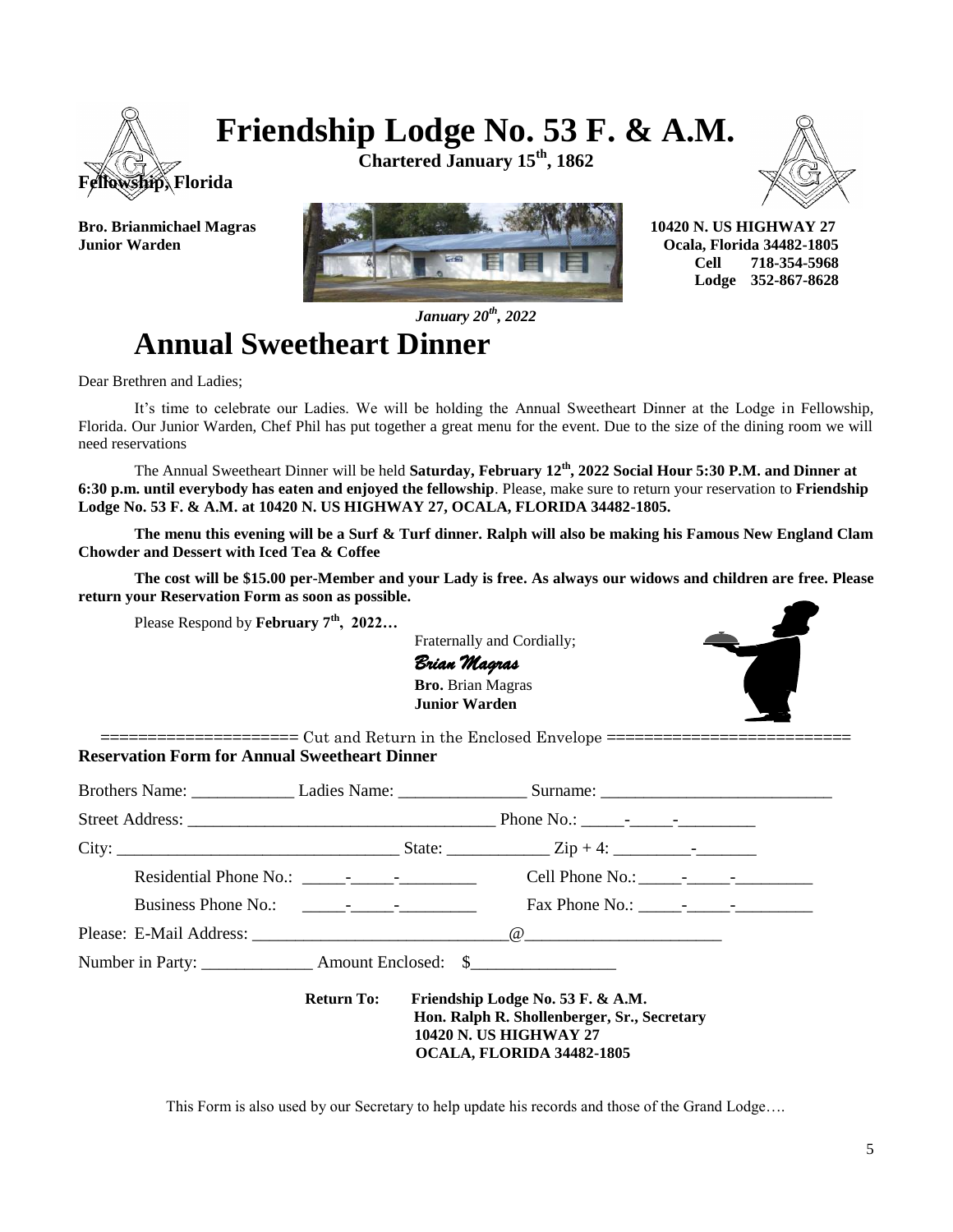

## **Friendship Lodge No. 53 F. & A.M.**

**Chartered January 15th, 1862 Fellowship, Florida**





**Summerfield, Florida 34490-8002** Res: (352) 274-7933 Res: (352) Cell.: (352) 553-9108 Cell: (352) 789-7679 E-Mail: [Coolhand571@hotmail.com](mailto:Coolhand571@hotmail.com) E-Mail: [plabert67@gmail.com](mailto:plabert67@gmail.com)

W: Brianmichael Magras, Junior Warden **With Communist Communist Communist Communist Communist Communist Communist Communist Communist Communist Communist Communist Communist Communist Communist Communist Communist Communis 14 Hill Prince Drive [Michelle] 7971 SW 128th Street Road Ocala, Florida 34482-3535 Ocala, Florida 34473-7898**

Res: (352) Res: (352) Cell: (718) 354-5968 Cell: (352) 207-6102 E-Mail: hockeyfan412@gmail.com E-Mail: bblvr352@hotmail.com

**R**: W: Ralph R. Shollenberger, Sr., Secretary W: Daniel L. Racz, Historian **10420 N US Hwy 27 [Terry] 1945 SW Algiers Court [Diane] Ocala, Florida 34482-1805**<br> **Res.:** (352) 489-0956<br> **Res.:** (352) 489-0956<br> **Res.** (352) 489-0357 Res.: (352) 489-0956 Res: (352) 489-0357 Cell: (352) 209-1520 Cell: (352) Lodge: (352) 867-8628 E-Mail: Nannabear6@aol.com E-Mail: [Friendshiplodgeno53@embarqmail.com](mailto:friendshiplodgeno53@Embarqmail.com)  Personal E-Mail: [Rshollen@bellsouth.net](mailto:Rshollen@bellsouth.net) 

## **Appointed Officers for the Year 2022**

**Morriston, Florida 32668-0001 Ocala, Florida 34472-8387** Res.: (352) 486-2439 Res: (352) Cell: (352) 817-1770 Cell.: (352) 598-5470 E-Mail: [fldistrict15@gmail.com](mailto:fldistrict15@gmail.com) E-Mail: [john@safefl.com](mailto:john@safefl.com)

**Ocala, Florida 34480-9586 Ocala, Florida 34482-6716** Res: (352) 838-4543 Cell: (352) 798-1024 Cell: (352)

**Bro. Aiden M. Magras, Senior Steward Bro. James P. Nibe, Junior Steward 14 Hill Prince Drive 4165 SW 43rd Circle Ocala, Florida 34482-3535 Ocala, Florida 34474-9649** Res.. (352) Res. (352) Cell: (917) 524-5901 Cell: (704) 906-4542 E-Mail: [amagras17@gmail.com](mailto:amagras17@gmail.com) E-Mail: [jnibe28277@aol.com](mailto:jnibe28277@aol.com)

**Bro. Nicholas G. Uszaki, Musician bro. Kelly B. Roller, Tyler**<br>16820 SW 42<sup>nd</sup> Loop [Katie] **Bro. 20247 SW 41<sup>st</sup> Avenue** [J] **Ocala, Florida 34481-7347 Ocala, Florida 34476-4180**<br> **Res:** (352) **Res:** (352) Res: (352) Res.: (352) Cell: (215) 876-7347 Cell: (352) 427-7537 E-Mail: [nicholasuszaki@gmail.com](mailto:nicholasuszaki@gmail.com) E-Mail: [klrol9@centurylink.net](mailto:klrol9@centurylink.net) 

## W.: Teddy E. Tucker, Worshipful Master **M.: Phillip E. Labert, Senior Warden**<br>16236 SE 36<sup>th</sup> AVENUE [Deborah] 7145 SW 181<sup>st</sup> Avenue [Aida **16236 SE 36th AVENUE [Deborah] 7145 SW 181st Avenue [Aida]**

**R**. W.: Donald W. Frazer, Chaplain **W.: John A. Streb, Marshal**<br> **P.O. Box 1 IPeggy J John A. Streb, Marshal P.O. Box 1 [Peggy] 3 Pine Circle Bro. Kyle W. Streb, Senior Deacon Bro. Robert M. Cox, Junior Deacon**

**94 Juniper Trail 5580 NW 75th Avenue [Debbie]** E-Mail: streb.kyle@yahoo.com E-Mail: rcox1954@gmail.com

**16820 SW 42nd Loop [Katie] 10247 SW 41st Avenue [JoAnne]**

**Please Retain For Your Records and for Reference**